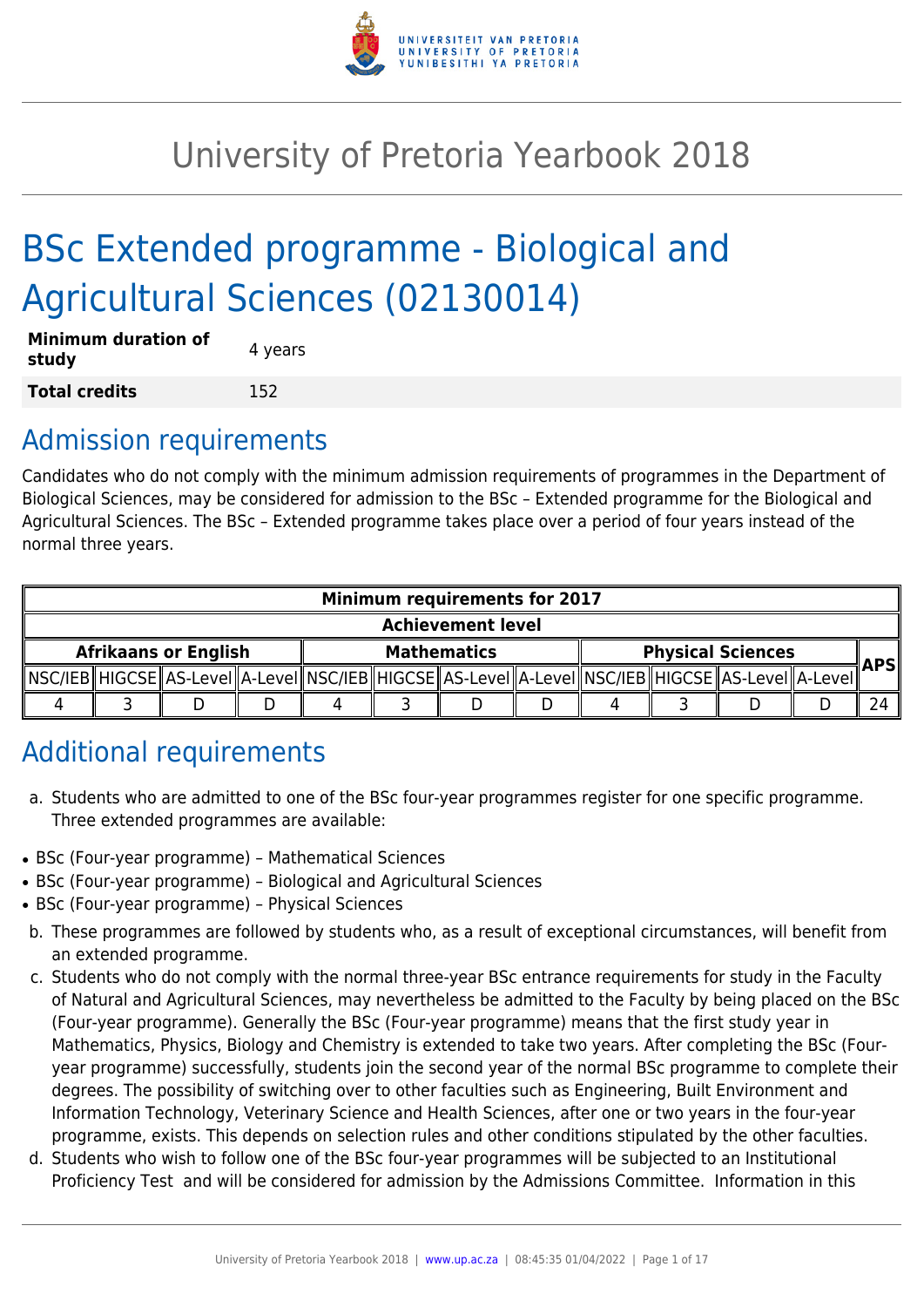

regard is available at the Client Services Centre.

- e. Applications for admission to the BSc (Four-year programme) should be submitted before 30 September each year. Details are obtainable from the Student Administration at the Faculty of Natural and Agricultural Sciences.
- f. The rules and regulations applicable to the normal study programmes apply mutatis mutandis to the BSc (Four-year programme), with exceptions as indicated in the regulations pertaining to the BSc (Four-year programme). For instance, students placed in the BSc (Four-year programme) must have a National Senior Certificate with admission for degree purposes.
- g. An admissions committee considers applications for the BSc (Four-year programme) annually. Regarding subject choices, admitted students are individually placed on the BSc (Four-year programme) according to their prospective field of study. Students may NOT change this placement without the permission of the Chairperson of the admissions committee.

### Other programme-specific information

The Dean may, on the recommendation of the programme manager, approve deviations with regard to the composition of the study programme.

Please note: Where elective modules are not specified, these may be chosen from any modules appearing in the list of modules.

It remains the student's responsibility to acertain, prior to registration, whether they comply with the prerequisites of the modules they want to register for.

The prerequisites are listed in the alphabetical list of modules.

### Promotion to next study year

#### **Academic promotion requirements**

It is expected of students who register for the first year of the BSc (Four-year programme) to pass all the prescribed modules of the first year.

It is expected of students accepted into the BSc (Four-year programme) to finish a complete corresponding BSc first year within the two years of enrolment in the BSc (Four-year programme). Students who do not show progress during the first semester of the first year will be referred to the Admissions Committee of the Faculty.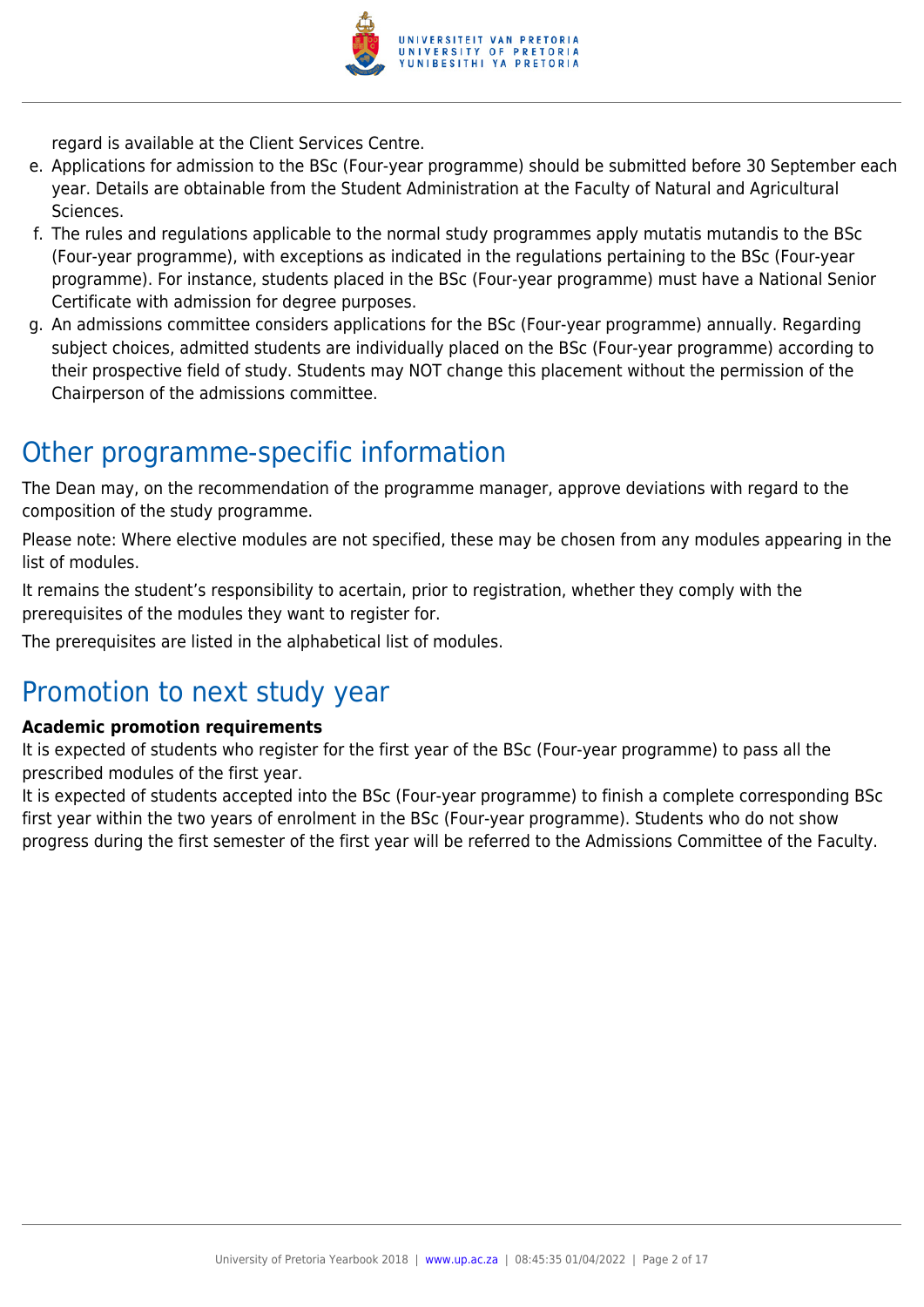

### Curriculum: Year 1

**Minimum credits: 88**

#### **Minimum credits:**

Fundamental  $= 24$ 

 $Core = 64$ 

**NB Students may register for an extended programme module only once.**

### **Fundamental modules**

#### **Academic information management 111 (AIM 111)**

| <b>Module credits</b>         | 4.00                                                                                                                                                                                                                                                                                                                                 |
|-------------------------------|--------------------------------------------------------------------------------------------------------------------------------------------------------------------------------------------------------------------------------------------------------------------------------------------------------------------------------------|
| Service modules               | Faculty of Engineering, Built Environment and Information Technology<br><b>Faculty of Education</b><br><b>Faculty of Economic and Management Sciences</b><br><b>Faculty of Humanities</b><br>Faculty of Law<br><b>Faculty of Health Sciences</b><br>Faculty of Natural and Agricultural Sciences<br>Faculty of Theology and Religion |
| <b>Prerequisites</b>          | No prerequisites.                                                                                                                                                                                                                                                                                                                    |
| <b>Contact time</b>           | 2 lectures per week                                                                                                                                                                                                                                                                                                                  |
| <b>Language of tuition</b>    | Separate classes for Afrikaans and English                                                                                                                                                                                                                                                                                           |
| <b>Department</b>             | <b>Information Science</b>                                                                                                                                                                                                                                                                                                           |
| <b>Period of presentation</b> | Semester 1                                                                                                                                                                                                                                                                                                                           |

#### **Module content**

Find, evaluate, process, manage and present information resources for academic purposes using appropriate technology.

#### **Academic information management 121 (AIM 121)**

| <b>Module credits</b>  | 4.00                                                                                                                                                                                                                                                                                                                                                                         |
|------------------------|------------------------------------------------------------------------------------------------------------------------------------------------------------------------------------------------------------------------------------------------------------------------------------------------------------------------------------------------------------------------------|
| <b>Service modules</b> | Faculty of Engineering, Built Environment and Information Technology<br><b>Faculty of Education</b><br>Faculty of Economic and Management Sciences<br><b>Faculty of Humanities</b><br>Faculty of Law<br><b>Faculty of Health Sciences</b><br><b>Faculty of Natural and Agricultural Sciences</b><br>Faculty of Theology and Religion<br><b>Faculty of Veterinary Science</b> |
| <b>Prerequisites</b>   | No prerequisites.                                                                                                                                                                                                                                                                                                                                                            |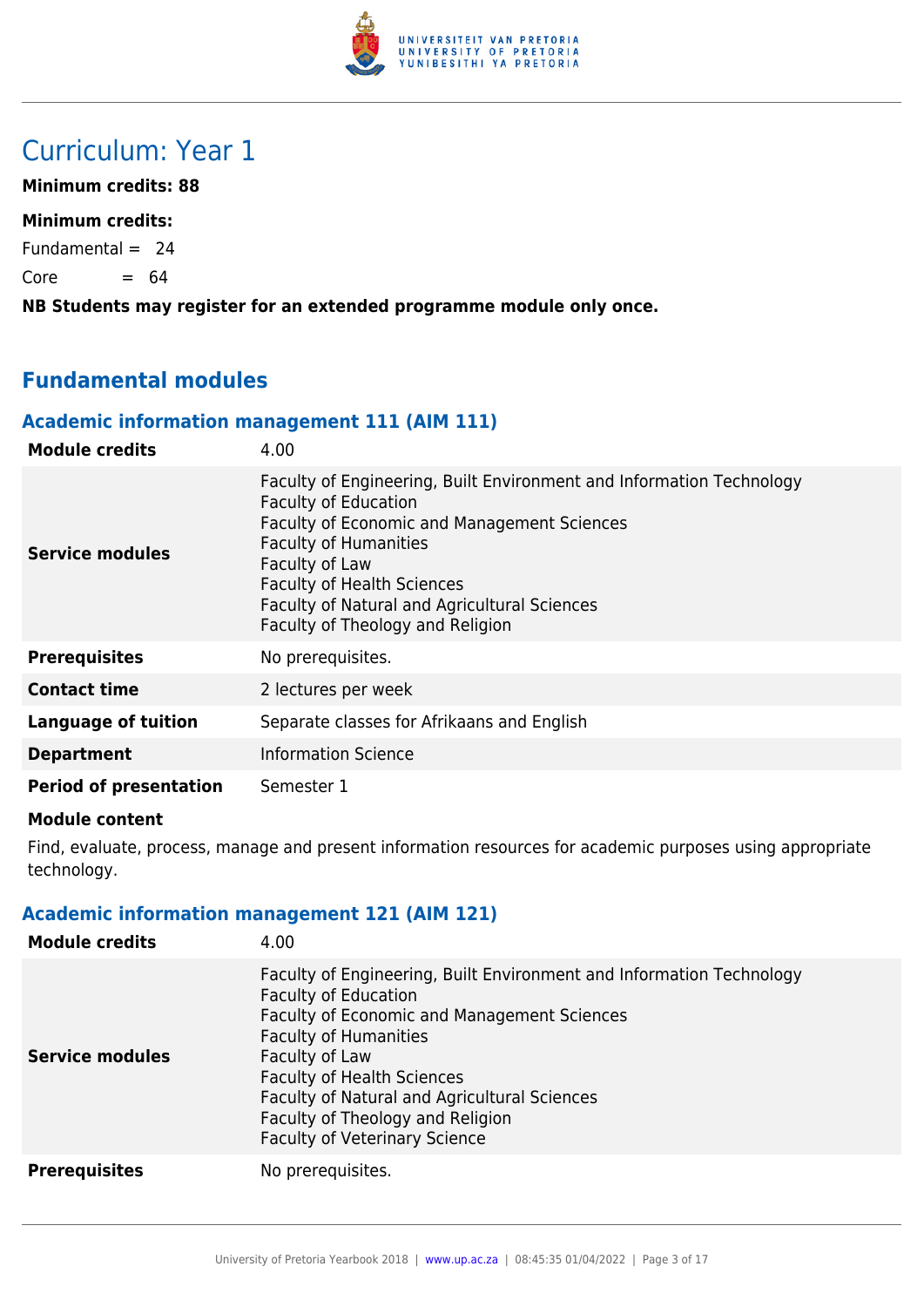

| <b>Contact time</b>           | 2 lectures per week                        |
|-------------------------------|--------------------------------------------|
| Language of tuition           | Separate classes for Afrikaans and English |
| <b>Department</b>             | <b>Informatics</b>                         |
| <b>Period of presentation</b> | Semester 2                                 |

Apply effective search strategies in different technological environments. Demonstrate the ethical and fair use of information resources. Integrate 21st-century communications into the management of academic information.

#### **Language, life and study skills 133 (LST 133)**

| <b>Module credits</b>         | 8.00                                                                                                                |
|-------------------------------|---------------------------------------------------------------------------------------------------------------------|
| <b>Service modules</b>        | Faculty of Engineering, Built Environment and Information Technology<br>Faculty of Economic and Management Sciences |
| <b>Prerequisites</b>          | As for BSc Four-year programme and BCom Four-year programme                                                         |
| <b>Contact time</b>           | 4 discussion classes per week, Foundation Course                                                                    |
| <b>Language of tuition</b>    | Module is presented in English                                                                                      |
| <b>Department</b>             | Natural and Agricultural Sciences Deans Office                                                                      |
| <b>Period of presentation</b> | Semester 1                                                                                                          |

#### **Module content**

In this module students use different information and time management strategies, build academic vocabulary, revise basic grammar concepts and dictionary skills, examine learning styles, memory and note-taking techniques, practise academic reading skills and explore basic research and referencing techniques, learn how to use discourse markers and construct definitions, and are introduced to paragraph writing. The work is set in the context of the students' field of study.

#### **Language, life and study skills 143 (LST 143)**

| <b>Module credits</b>         | 8.00                                                                                                                       |
|-------------------------------|----------------------------------------------------------------------------------------------------------------------------|
| <b>Service modules</b>        | Faculty of Engineering, Built Environment and Information Technology<br><b>Faculty of Economic and Management Sciences</b> |
| <b>Prerequisites</b>          | LST 133                                                                                                                    |
| <b>Contact time</b>           | 4 discussion classes per week, Foundation Course                                                                           |
| <b>Language of tuition</b>    | Module is presented in English                                                                                             |
| <b>Department</b>             | Natural and Agricultural Sciences Deans Office                                                                             |
| <b>Period of presentation</b> | Semester 2                                                                                                                 |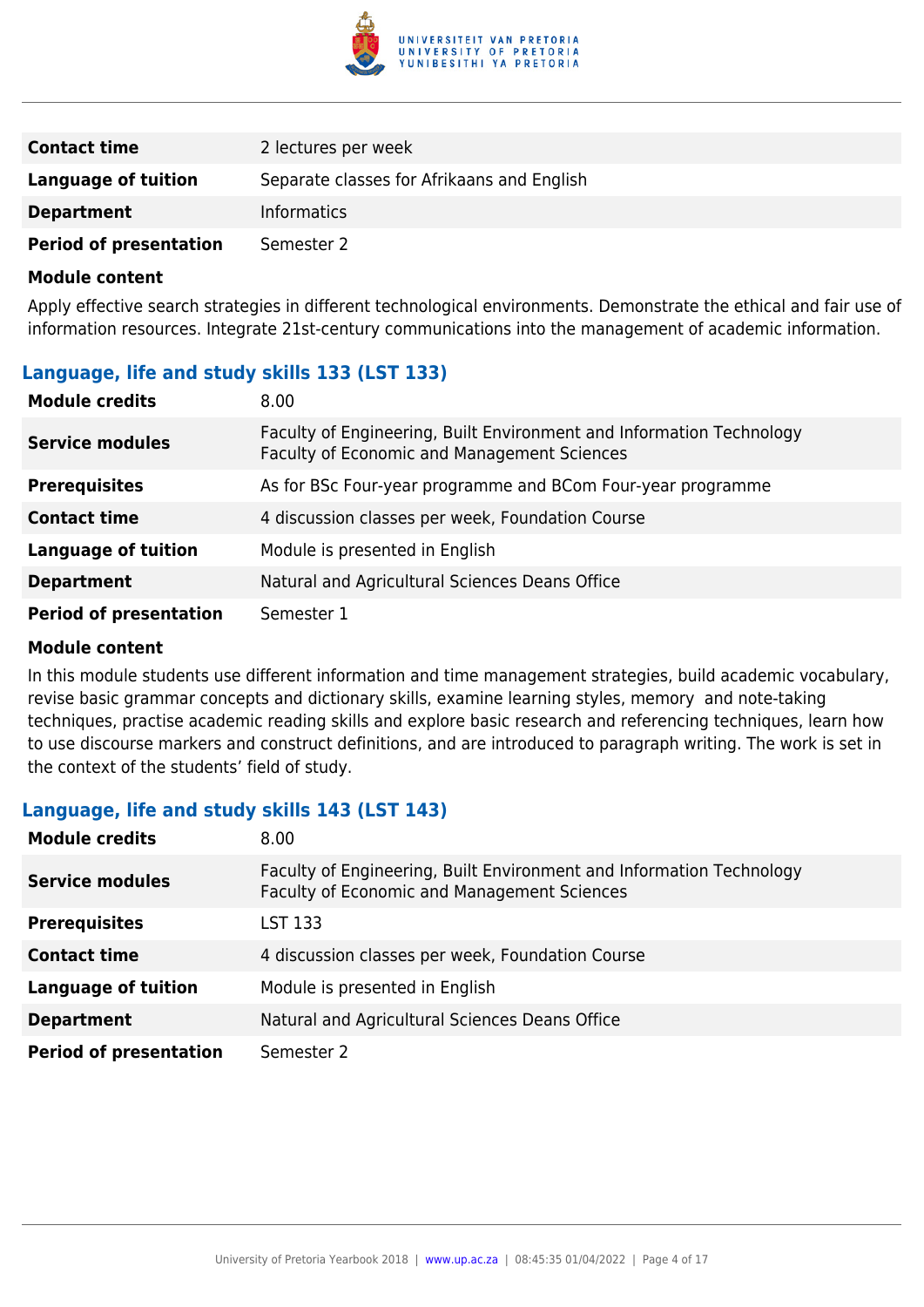

In this module students learn how to interpret and use visual literacy conventions. Students write more advance paragraphs, and also learn how to structure academic writing, how to refine their use of discourse markers and referencing techniques and how to structure their own academic arguments. Students' writing is expected to be rational, clear and concise. As a final assignment all aspects of the LST 133 and LST 143 modules are combined in a research assignment. In this project, students work in writing teams to produce a chapter on a career and to present an oral presentation of aspects of the chapter. The work is set in the context of the students' field of study.

#### **Academic orientation 120 (UPO 120)**

| <b>Module credits</b>         | 0.00                                        |
|-------------------------------|---------------------------------------------|
| Language of tuition           | Afrikaans and English are used in one class |
| <b>Department</b>             | Humanities Deans Office                     |
| <b>Period of presentation</b> | Year                                        |

#### **Core modules**

#### **Chemistry 133 (CMY 133)**

| <b>Module credits</b>         | 8.00                                                                                                    |
|-------------------------------|---------------------------------------------------------------------------------------------------------|
| <b>Service modules</b>        | Faculty of Engineering, Built Environment and Information Technology<br><b>Faculty of Education</b>     |
| <b>Prerequisites</b>          | As for BSc Four-year programme                                                                          |
| <b>Contact time</b>           | 2 lectures per week, 3 discussion classes per week, Fortnightly practicals,<br><b>Foundation Course</b> |
| <b>Language of tuition</b>    | Separate classes for Afrikaans and English                                                              |
| <b>Department</b>             | Chemistry                                                                                               |
| <b>Period of presentation</b> | Semester 1                                                                                              |

#### **Module content**

The field of Chemistry – an overview; Mathematics in Chemistry; atomic theory: historical overview; atoms, molecules and ions; relative atomic mass; electronic structure of atoms; the periodic table; periodicity; chemical bonding.

#### **Chemistry 143 (CMY 143)**

| <b>Module credits</b>      | 8.00                                                                                                    |
|----------------------------|---------------------------------------------------------------------------------------------------------|
| <b>Service modules</b>     | Faculty of Engineering, Built Environment and Information Technology<br><b>Faculty of Education</b>     |
| <b>Prerequisites</b>       | <b>CMY 133</b>                                                                                          |
| <b>Contact time</b>        | 2 lectures per week, 3 discussion classes per week, Fortnightly practicals,<br><b>Foundation Course</b> |
| <b>Language of tuition</b> | Separate classes for Afrikaans and English                                                              |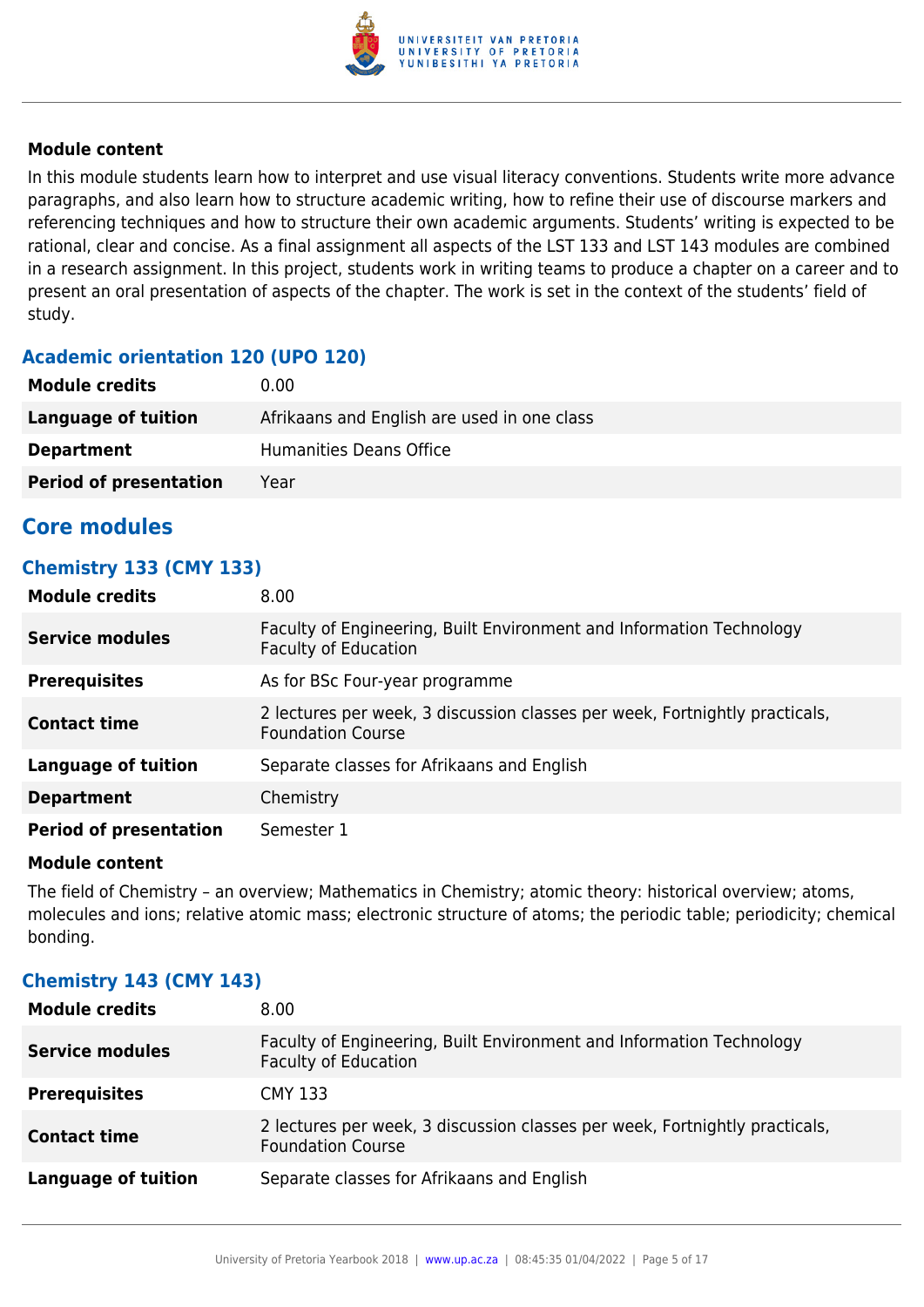

| <b>Department</b> | Chemistry |
|-------------------|-----------|
|-------------------|-----------|

**Period of presentation** Semester 1

#### **Module content**

Bonding and molecular geometry: VSEPR theory; bonding and organic compounds (structural formulas, classification and nomenclature); matter and its properties; mole concept; reaction stoichiometry; reactions in aqueous solutions: precipitation, acid base and redox.

#### **Molecular and cell biology 133 (MLB 133)**

| <b>Module credits</b>         | 8.00                                                                                                   |
|-------------------------------|--------------------------------------------------------------------------------------------------------|
| <b>Service modules</b>        | Faculty of Engineering, Built Environment and Information Technology                                   |
| <b>Prerequisites</b>          | As for BSc Four-year programme                                                                         |
| <b>Contact time</b>           | 2 discussion classes per week, 2 lectures per week, 2 practicals per week,<br><b>Foundation Course</b> |
| <b>Language of tuition</b>    | Module is presented in English                                                                         |
| <b>Department</b>             | Department of Plant and Soil Sciences                                                                  |
| <b>Period of presentation</b> | Semester 1                                                                                             |

#### **Module content**

The scientific method, the meaning of life, principles of microscopy, introduction to taxonomy and systematics, introductory study of the structure, function and composition of akaryotes, HIV/ Aids, the immune system and other health issues, ecosystems and human interference.

#### **Molecular and cell biology 143 (MLB 143)**

| <b>Module credits</b>         | 8.00                                                                                                   |
|-------------------------------|--------------------------------------------------------------------------------------------------------|
| <b>Service modules</b>        | Faculty of Engineering, Built Environment and Information Technology                                   |
| <b>Prerequisites</b>          | <b>MLB 133</b>                                                                                         |
| <b>Contact time</b>           | 2 discussion classes per week, 2 lectures per week, 2 practicals per week,<br><b>Foundation Course</b> |
| <b>Language of tuition</b>    | Module is presented in English                                                                         |
| <b>Department</b>             | Department of Plant and Soil Sciences                                                                  |
| <b>Period of presentation</b> | Semester 2                                                                                             |

#### **Module content**

Chemistry of the cell, introduction to the structure, function and composition of prokaryotic and eukaryotic cells, energy and cellular metabolism, photosynthesis.

#### **Physics 133 (PHY 133)**

| <b>Module credits</b>  | 8.00 <sub>1</sub>                                                                                   |
|------------------------|-----------------------------------------------------------------------------------------------------|
| <b>Service modules</b> | Faculty of Engineering, Built Environment and Information Technology<br><b>Faculty of Education</b> |
|                        |                                                                                                     |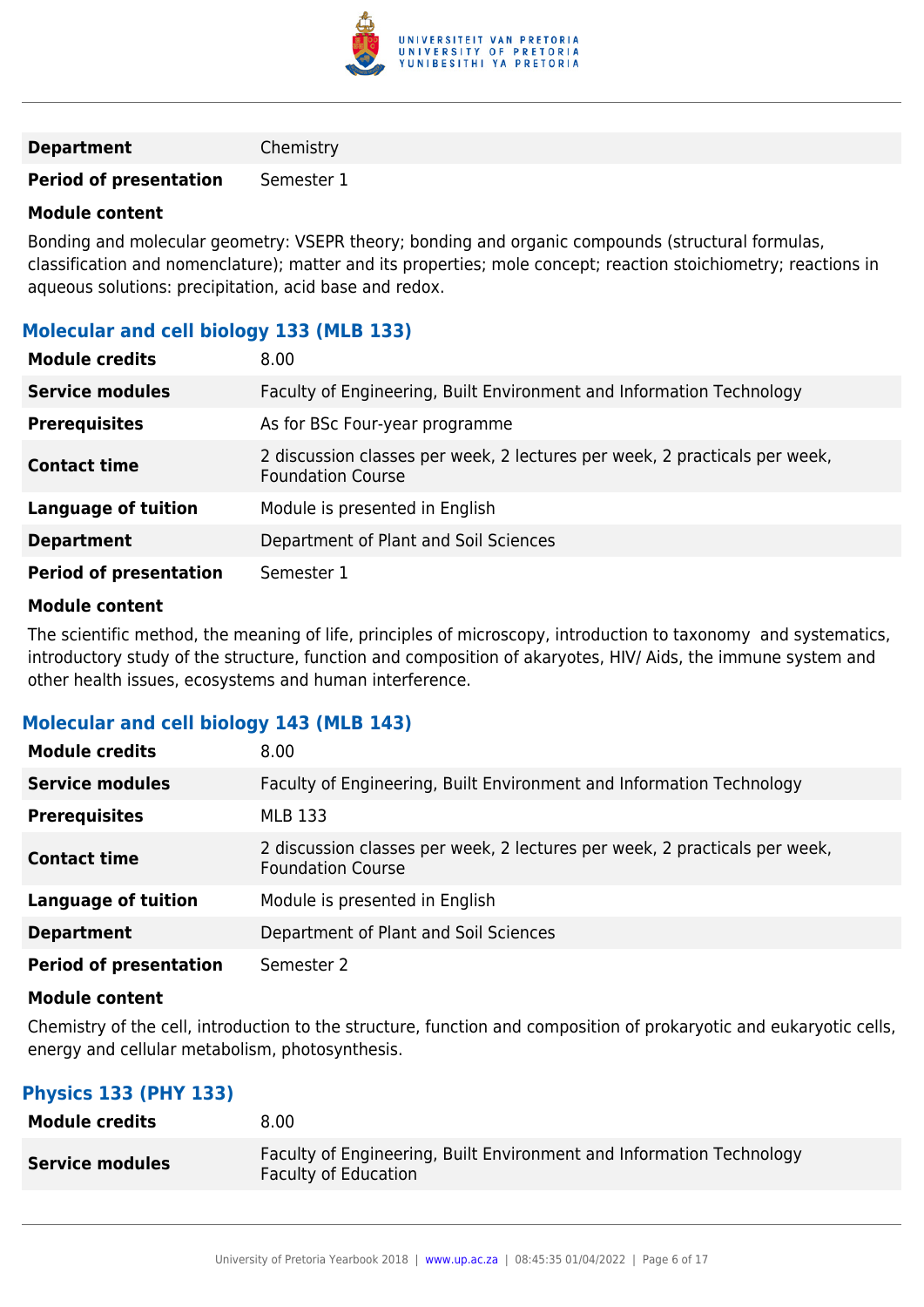

| <b>Prerequisites</b>          | As for BSc Four-year programme                                                                         |
|-------------------------------|--------------------------------------------------------------------------------------------------------|
| <b>Contact time</b>           | 2 discussion classes per week, 2 lectures per week, 2 practicals per week,<br><b>Foundation Course</b> |
| Language of tuition           | Module is presented in English                                                                         |
| <b>Department</b>             | <b>Physics</b>                                                                                         |
| <b>Period of presentation</b> | Semester 1                                                                                             |

Heat: temperature and scales, work, energy and heat, calorimetry, specific heat, expansion, heat transfer. Measurements: SI-units, measuring error and uncertainty, (graphs), significant figures, mathematical modelling.One-dimensional kinematics. Geometrical optics: reflection, refraction, dispersion, mirrors, thin lenses.

#### **Physics 144 (PHY 144)**

| <b>Module credits</b>         | 8.00                                                         |
|-------------------------------|--------------------------------------------------------------|
| <b>Service modules</b>        | <b>Faculty of Education</b>                                  |
| <b>Prerequisites</b>          | <b>PHY 133</b>                                               |
| <b>Contact time</b>           | 1 practical per week, 4 lectures per week, Foundation Course |
| <b>Language of tuition</b>    | Module is presented in English                               |
| <b>Department</b>             | Physics                                                      |
| <b>Period of presentation</b> | Semester 2                                                   |

#### **Module content**

The main topics covered in this module are Mechanics and Thermodynamics. Kinematics: Basic types of motion, one-dimensional motion, two- and three dimensional motion, linear momentum and its conservation, multiobject systems and the centre of mass.

Forces: Types of forces, Newton's Laws of Mechanics and applications, friction.

Energy: Work, heat, conservation of mechanical energy.

Thermodynamics: First law of thermodynamics, empirical gas laws, mechanical model of the ideal gas, energy of the ideal gas, basic thermodynamic processes.

#### **Precalculus 133 (WTW 133)**

| <b>Module credits</b>      | 8.00                                                                                                                                                                                    |
|----------------------------|-----------------------------------------------------------------------------------------------------------------------------------------------------------------------------------------|
| <b>Service modules</b>     | Faculty of Engineering, Built Environment and Information Technology<br><b>Faculty of Education</b><br>Faculty of Economic and Management Sciences<br><b>Faculty of Health Sciences</b> |
| <b>Prerequisites</b>       | BSc and BCom students: At least 3 (40-49%) in Mathematics in the Grade 12<br>examination and must be taken concurrently with WTW133                                                     |
| <b>Contact time</b>        | 1 practical per week, 3 lectures per week, Foundation Course                                                                                                                            |
| <b>Language of tuition</b> | Module is presented in English                                                                                                                                                          |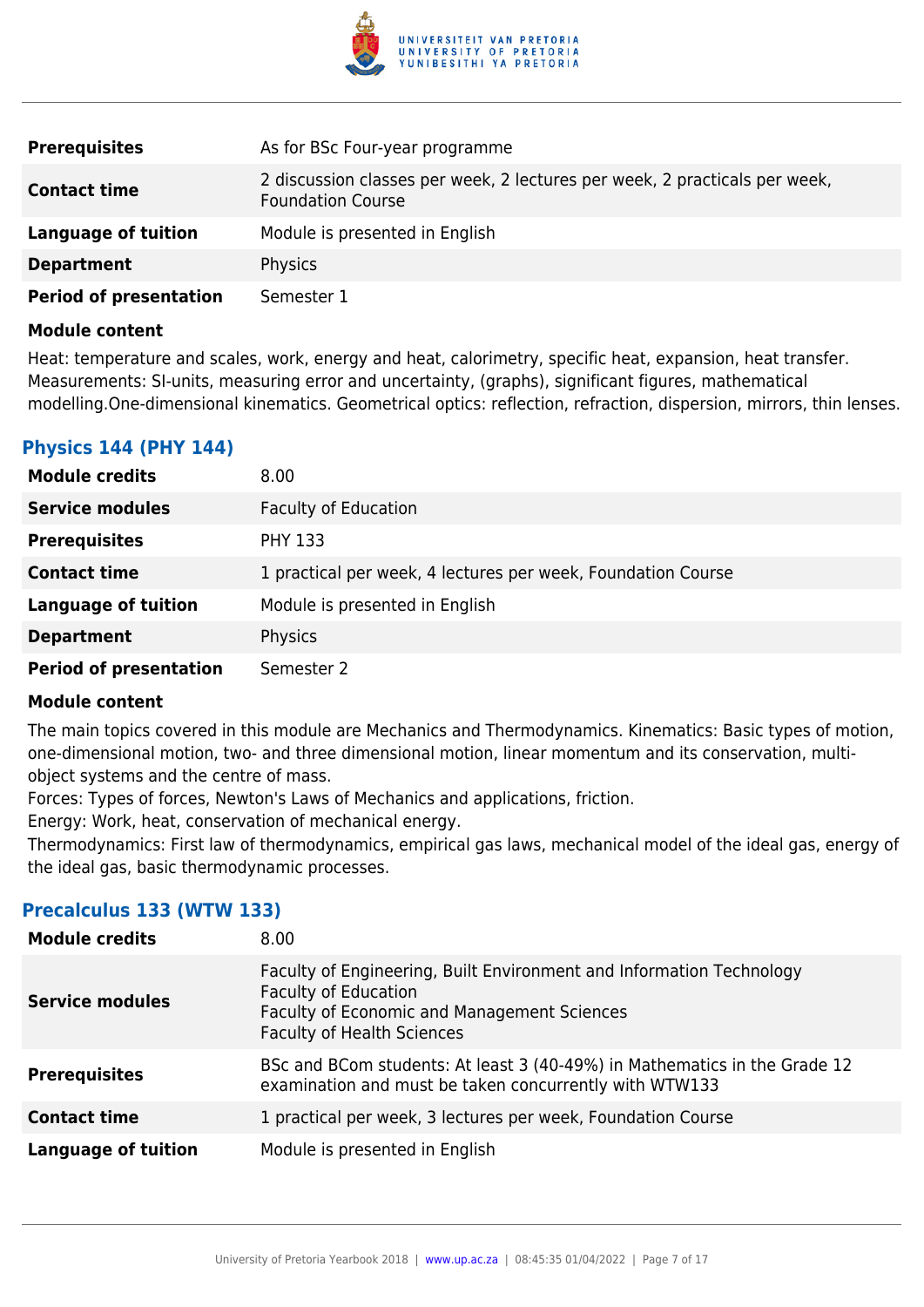

**Department** Mathematics and Applied Mathematics

#### **Period of presentation** Semester 1

#### **Module content**

Real numbers, elementary set notation, exponents and radicals. Algebraic expressions, fractional expressions, linear and quadratic equations, inequalities. Coordinate geometry: lines, circles. Functions: definition, notation, piecewise defined functions, domain and range, graphs, transformations of functions, symmetry, even and odd functions, combining functions, one-to-one functions and inverses, polynomial functions and zeros. Sequences, summation notation, arithmetic, geometric sequences, infinite geometric series, annuities and instalments. Degrees and radians, unit circle, trigonometric functions, fundamental identities, trigonometric graphs, trigonometric identities, double-angle, half-angle formulae, trigonometric equations, applications.

This module is only offered in English at the Mamelodi Campus for the BSc Extended programme. At the Hatfield and Groenkloof campuses it is offered in English and Afrikaans.

#### **Mathematics 144 (WTW 144)**

| <b>Module credits</b>         | 8.00 <sub>1</sub>                                           |
|-------------------------------|-------------------------------------------------------------|
| <b>Prerequisites</b>          | <b>WTW 133</b>                                              |
| <b>Contact time</b>           | 1 tutorial per week, 3 lectures per week, Foundation Course |
| <b>Language of tuition</b>    | Module is presented in English                              |
| <b>Department</b>             | Mathematics and Applied Mathematics                         |
| <b>Period of presentation</b> | Semester 2                                                  |

#### **Module content**

Functions: Rate of change, exponential functions, the natural logarithm, exponential growth and decay,

proportionality, power functions, fitting formulas to data. Rates of change and the derivative: Instantaneous rate of change, the derivative function, interpretations of the derivative, the second derivative.

Differentiation: Formulas and rules, applications, extremes of a function. All topics are studied in the context of applications.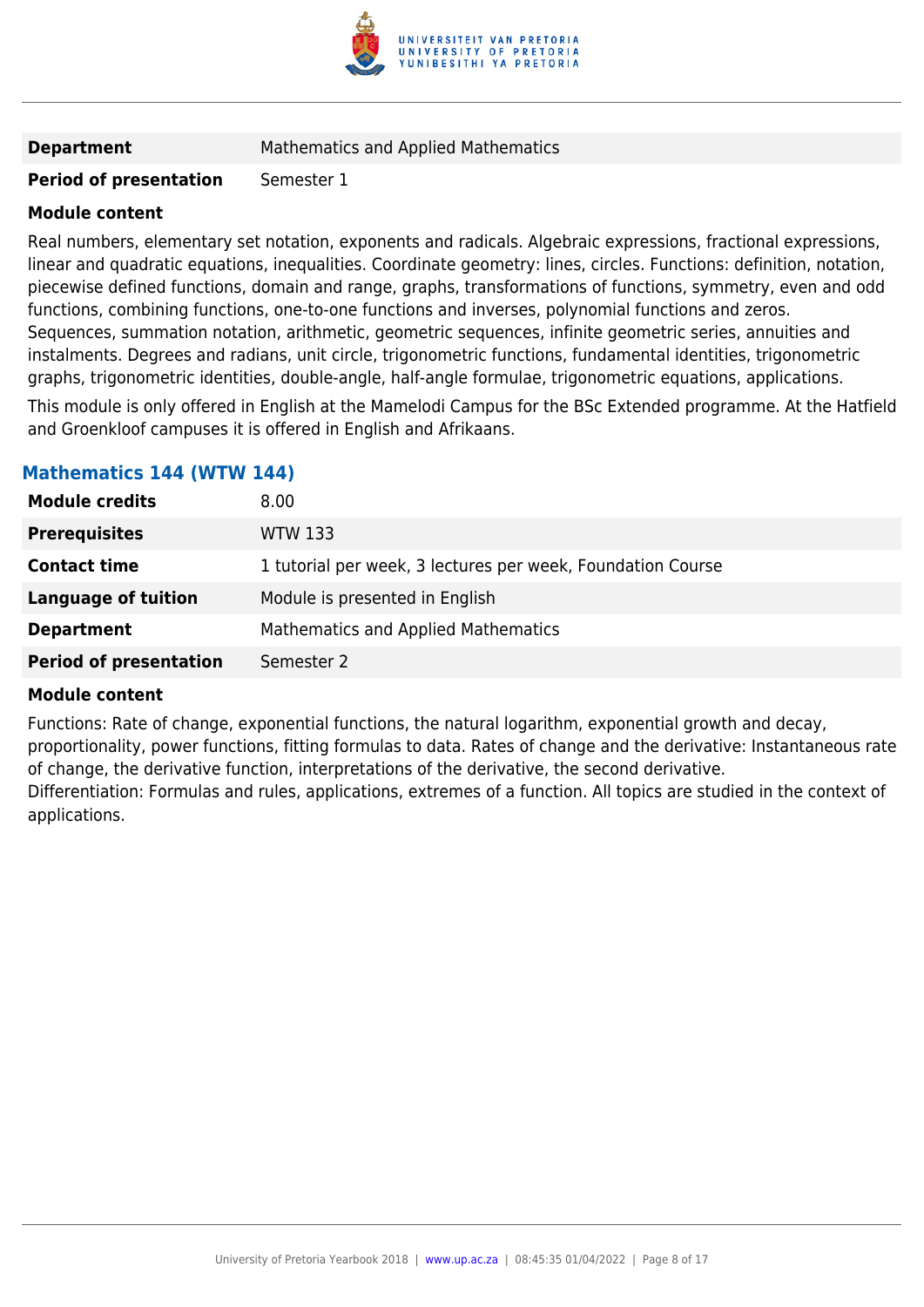

## Curriculum: Year 2

#### **Minimum credits: 32**

#### **Minimum credits:**

 $Core = 32$ 

 $E$ lective  $=$  According to BSc programme of choice

#### **Additional information:**

#### **NB Students may register for an extended module only once.**

With regard to the rest of the third-semester modules(second year, first semester) and the second-semester, prescribed modules must be selected from the normal BSc programme of the student's choice.

#### **Equivelent modules:**

Chemistry extended modules: CMY 133, CMY 143 and CMY 154: Equivelent to BSc module CMY 117 Molecular and cell biology extended modules: MLB 133, MLB 143 and MLB 153: Equivelent to BSc module MLB 111 Physics extended modules: PHY 133, PHY 143 and PHY 154: Equivelent to BSc module PHY 131 Mathematics extended modules: WTW 133, WTW 143 and WTW 154: Equivelent to BSc module WTW 134

#### **Core modules**

#### **Chemistry 154 (CMY 154)**

| <b>Module credits</b>         | 8.00                                                                                                |
|-------------------------------|-----------------------------------------------------------------------------------------------------|
| <b>Service modules</b>        | Faculty of Engineering, Built Environment and Information Technology<br><b>Faculty of Education</b> |
| <b>Prerequisites</b>          | CMY 133 and CMY 143                                                                                 |
| <b>Contact time</b>           | 2 tutorials per week, 3 lectures per week, Foundation Course, fortnightly<br>practicals             |
| <b>Language of tuition</b>    | Module is presented in English                                                                      |
| <b>Department</b>             | Chemistry                                                                                           |
| <b>Period of presentation</b> | Semester 1                                                                                          |

#### **Module content**

Principles of reactivity: energy and chemical reactions. Physical behaviour of gasses, liquids, solids and solutions and the role of intermolecular forces. Rate of reactions: Introduction to Chemical kinetics. Introduction to chemical equilibrium. Introduction to organic chemistry: hybridisation, isomers (structural, geometrical and conformational), additions reactions and reaction mechanisms.

#### **Molecular and cell biology 153 (MLB 153)**

| <b>Module credits</b>  | 8.00                                                                 |
|------------------------|----------------------------------------------------------------------|
| <b>Service modules</b> | Faculty of Engineering, Built Environment and Information Technology |
| <b>Prerequisites</b>   | MLB 143                                                              |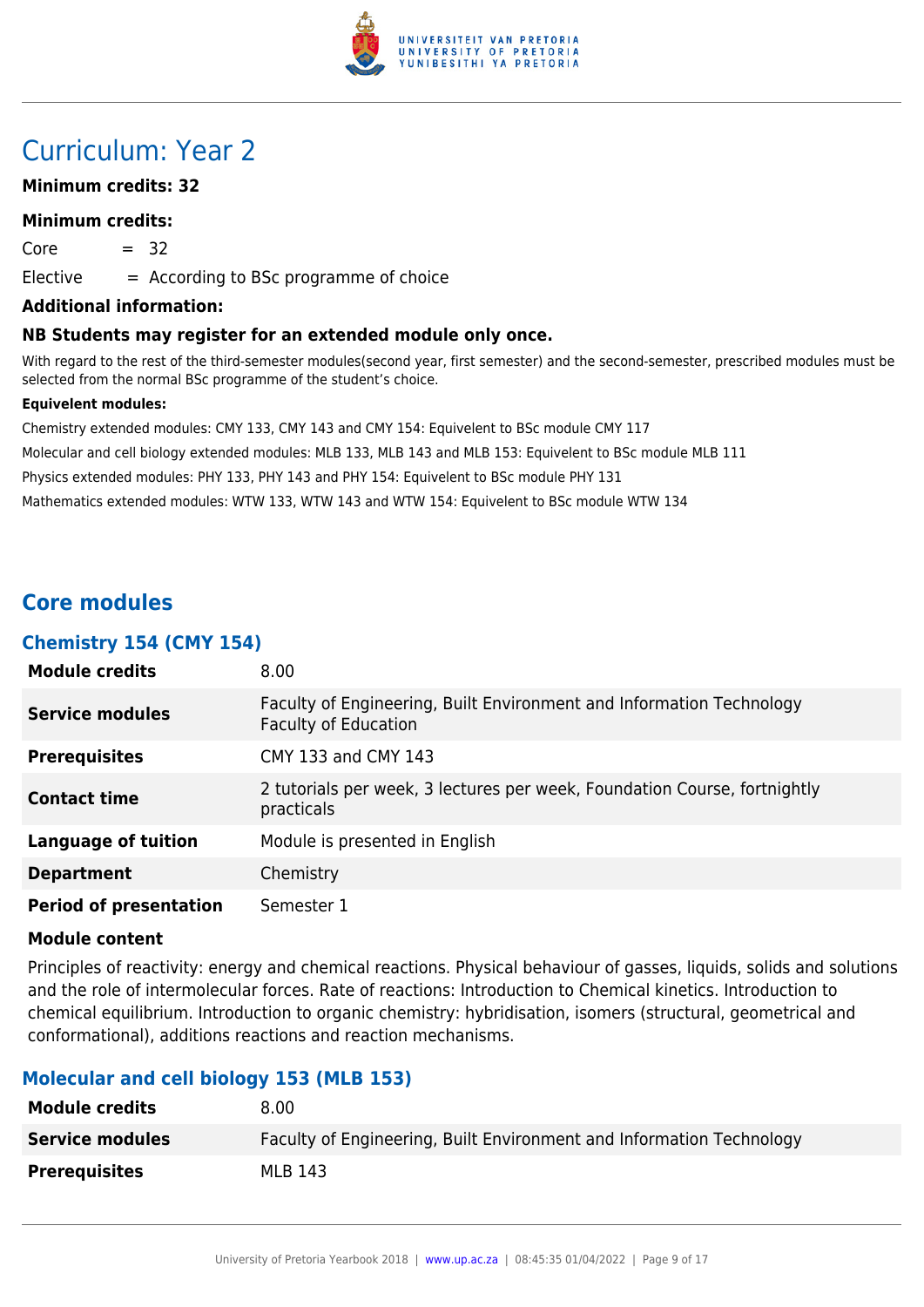

| <b>Contact time</b>           | 2 lectures per week, 2 practicals per week, 2 tutorials per week, Foundation<br>Course |
|-------------------------------|----------------------------------------------------------------------------------------|
| Language of tuition           | Module is presented in English                                                         |
| <b>Department</b>             | <b>Genetics</b>                                                                        |
| <b>Period of presentation</b> | Semester 1                                                                             |

Cell growth and cell division, Mendelian and human genetics, principles of molecular genetics, principles of recombinant DNA technology and its application.

#### **Physics 154 (PHY 154)**

| <b>Module credits</b>         | 8.00                                                         |
|-------------------------------|--------------------------------------------------------------|
| <b>Service modules</b>        | <b>Faculty of Education</b>                                  |
| <b>Prerequisites</b>          | <b>PHY 143</b>                                               |
| <b>Contact time</b>           | 1 practical per week, 4 lectures per week, Foundation Course |
| <b>Language of tuition</b>    | Module is presented in English                               |
| <b>Department</b>             | Physics                                                      |
| <b>Period of presentation</b> | Semester 1                                                   |

#### **Module content**

The main topic in this module is Electricity, Sound, Optics, and Modern Physics.

Static Electricity: Electric charge and force, electric field, the electric energy, electric potential, conservation of electrical energy.

Flow of charge: Capacitors, application of charge flow to nerves.

Sound: Vibrations, waves in unconfined and confined media, applications to human hearing.

Optics: Reflection, refraction, applications to optometry and ophthalmology.

Atomic physics: Atomic models, x-rays.

Nuclear physics: The stable atomic nucleus, radioactivity, nuclear spin and applications to medical diagnostics.

#### **Mathematics 154 (WTW 154)**

| <b>Module credits</b>         | 8.00                                                        |
|-------------------------------|-------------------------------------------------------------|
| <b>Service modules</b>        | <b>Faculty of Education</b>                                 |
| <b>Prerequisites</b>          | <b>WTW 144</b>                                              |
| <b>Contact time</b>           | 1 tutorial per week, 3 lectures per week, Foundation Course |
| <b>Language of tuition</b>    | Module is presented in English                              |
| <b>Department</b>             | Mathematics and Applied Mathematics                         |
| <b>Period of presentation</b> | Semester 1                                                  |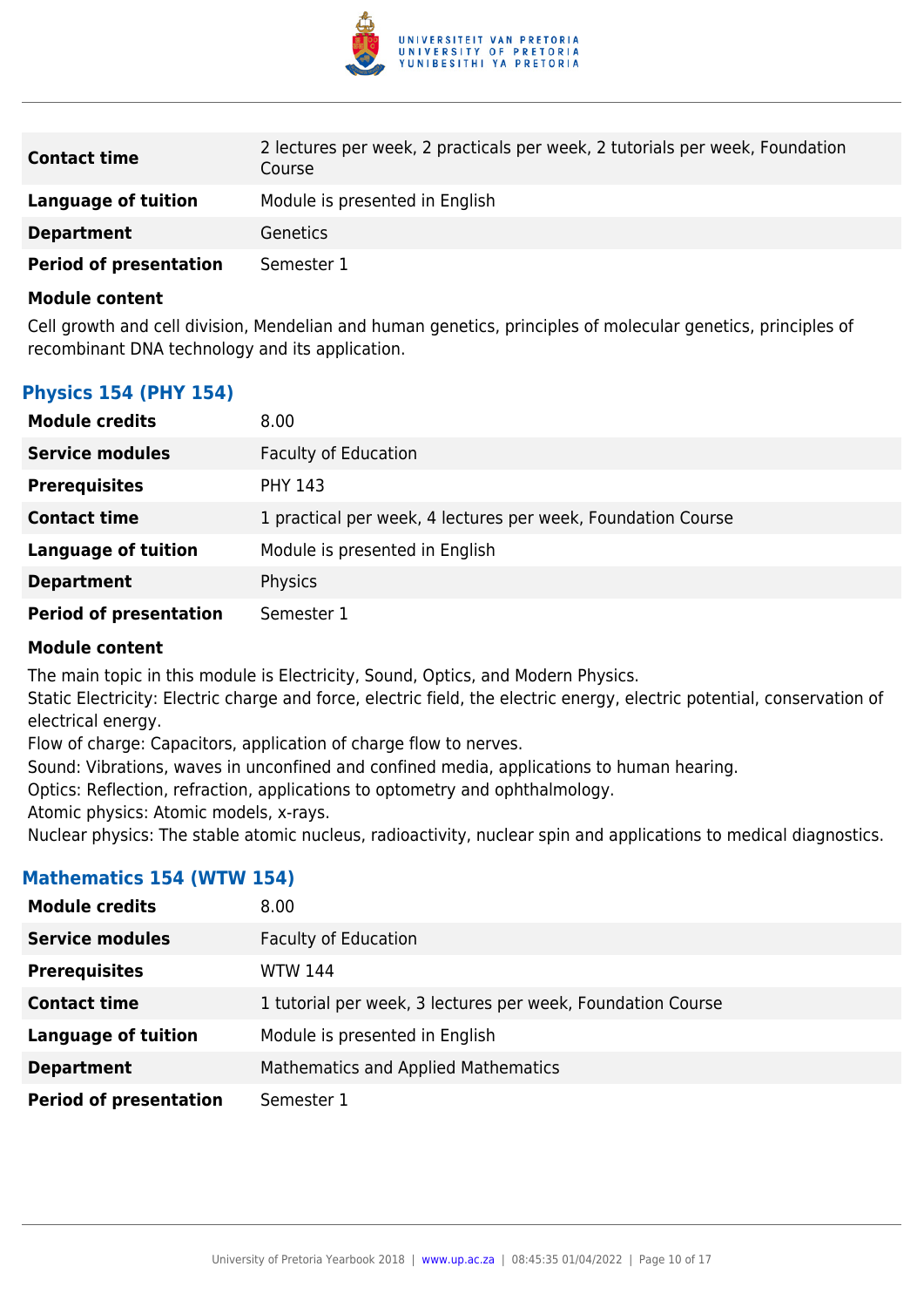

Integration: Accumulated change, the definite integral, anti-derivatives, the definite integral as an area, interpretations of the definite integral.

Matrices and systems of linear equations: Matrix addition and scalar multiplication, matrix multiplication, systems of linear equations. All topics are studied in the context of applications.

#### **Elective modules**

#### **Biometry 120 (BME 120)**

| <b>Module credits</b>         | 16.00                                                                                                                                                        |
|-------------------------------|--------------------------------------------------------------------------------------------------------------------------------------------------------------|
| <b>Service modules</b>        | Faculty of Engineering, Built Environment and Information Technology<br>Faculty of Natural and Agricultural Sciences<br><b>Faculty of Veterinary Science</b> |
| <b>Prerequisites</b>          | At least 4 (50-59%) in Mathematics in the Grade 12 examination, or at least 50%<br>in both Statistics 113, 123                                               |
| <b>Contact time</b>           | 1 practical per week, 4 lectures per week                                                                                                                    |
| <b>Language of tuition</b>    | Separate classes for Afrikaans and English                                                                                                                   |
| <b>Department</b>             | <b>Statistics</b>                                                                                                                                            |
| <b>Period of presentation</b> | Semester 2                                                                                                                                                   |

#### **Module content**

Simple statistical analysis: Data collection and analysis: Samples, tabulation, graphical representation, describing location, spread and skewness. Introductory probability and distribution theory. Sampling distributions and the central limit theorem. Statistical inference: Basic principles, estimation and testing in the one- and two-sample cases (parametric and non-parametric). Introduction to experimental design. One- and twoway designs, randomised blocks. Multiple statistical analysis: Bivariate data sets: Curve fitting (linear and non-linear), growth curves. Statistical inference in the simple regression case. Categorical analysis: Testing goodness of fit and contingency tables. Multiple regression and correlation: Fitting and testing of models. Residual analysis. Computer literacy: Use of computer packages in data analysis and report writing.

#### **Plant biology 161 (BOT 161)**

| <b>Module credits</b>         | 8.00                                                                                                |
|-------------------------------|-----------------------------------------------------------------------------------------------------|
| <b>Service modules</b>        | Faculty of Engineering, Built Environment and Information Technology<br><b>Faculty of Education</b> |
| <b>Prerequisites</b>          | <b>MLB 111 GS</b>                                                                                   |
| <b>Contact time</b>           | 2 lectures per week, fortnightly practicals                                                         |
| <b>Language of tuition</b>    | Separate classes for Afrikaans and English                                                          |
| <b>Department</b>             | Department of Plant and Soil Sciences                                                               |
| <b>Period of presentation</b> | Semester 2                                                                                          |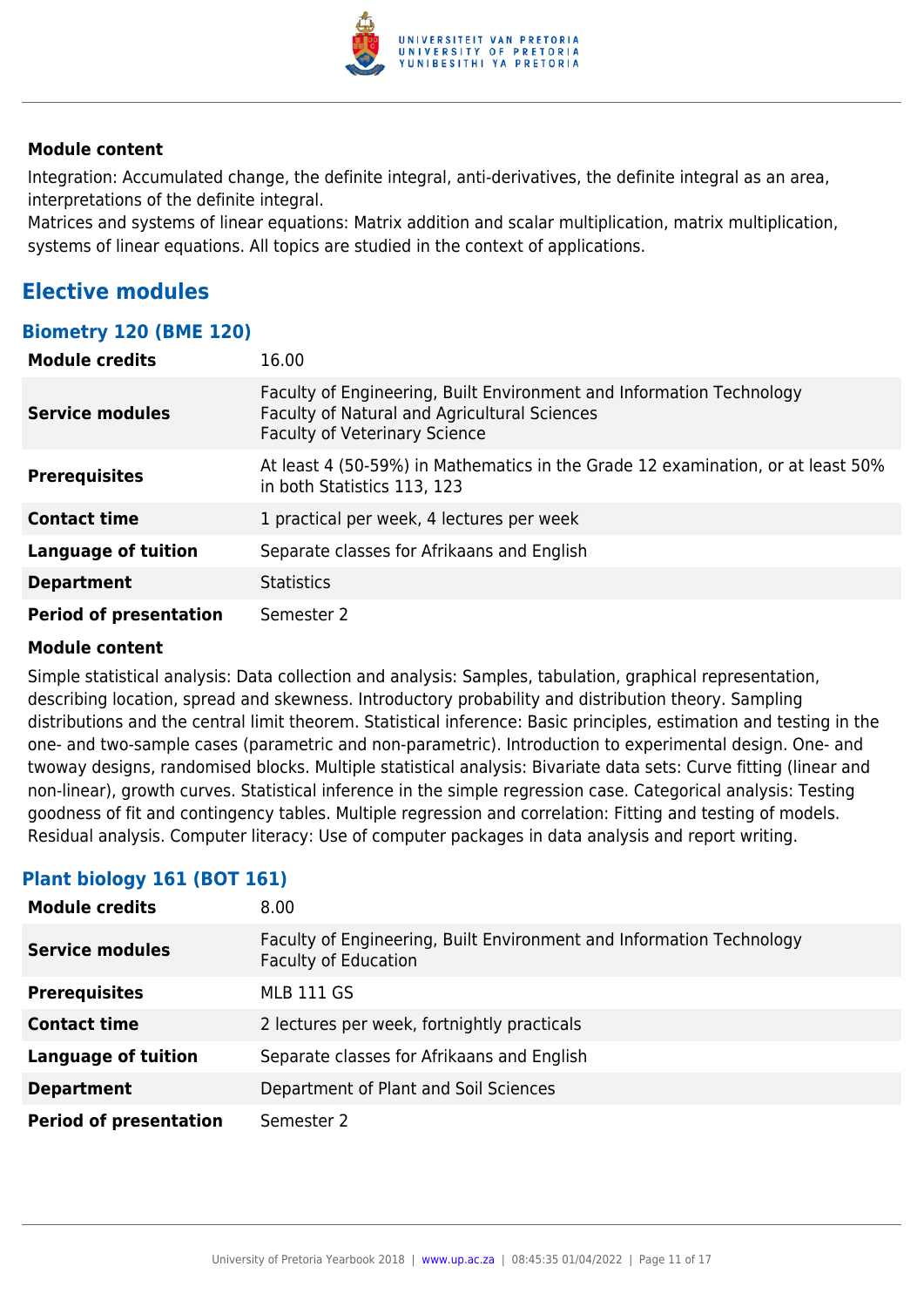

Basic plant structure and function; introductory plant taxonomy and plant systematics; principles of plant molecular biology and biotechnology; adaptation of plants to stress; medicinal compounds from plants; basic principles of plant ecology and their application in natural resource management.

#### **General chemistry 127 (CMY 127)**

| <b>Module credits</b>         | 16.00                                                                                                                                                                            |
|-------------------------------|----------------------------------------------------------------------------------------------------------------------------------------------------------------------------------|
| <b>Service modules</b>        | Faculty of Engineering, Built Environment and Information Technology<br><b>Faculty of Education</b><br><b>Faculty of Health Sciences</b><br><b>Faculty of Veterinary Science</b> |
| <b>Prerequisites</b>          | Natural and Agricultural Sciences students: CMY 117 GS or CMY 154 GS Health<br>Sciences students: none                                                                           |
| <b>Contact time</b>           | 1 practical per week, 4 lectures per week                                                                                                                                        |
| <b>Language of tuition</b>    | Separate classes for Afrikaans and English                                                                                                                                       |
| <b>Department</b>             | Chemistry                                                                                                                                                                        |
| <b>Period of presentation</b> | Semester 2                                                                                                                                                                       |

#### **Module content**

Theory: General physical-analytical chemistry: Chemical equilibrium, acids and bases, buffers, solubility equilibrium, entropy and free energy, electrochemistry. Organic chemistry: Structure (bonding), nomenclature, isomerism, introductory stereochemistry, introduction to chemical reactions and chemical properties of organic compounds and biological compounds, i.e. carbohydrates and aminoacids. Practical: Molecular structure (model building), synthesis and properties of simple organic compounds.

#### **Science and world views 155 (FIL 155)**

| <b>Module credits</b>         | 6.00                                                                              |
|-------------------------------|-----------------------------------------------------------------------------------|
| <b>Service modules</b>        | <b>Faculty of Health Sciences</b><br>Faculty of Natural and Agricultural Sciences |
| <b>Prerequisites</b>          | No prerequisites.                                                                 |
| <b>Contact time</b>           | 1 lecture per week                                                                |
| <b>Language of tuition</b>    | Module is presented in English                                                    |
| <b>Department</b>             | Philosophy                                                                        |
| <b>Period of presentation</b> | Semester 1                                                                        |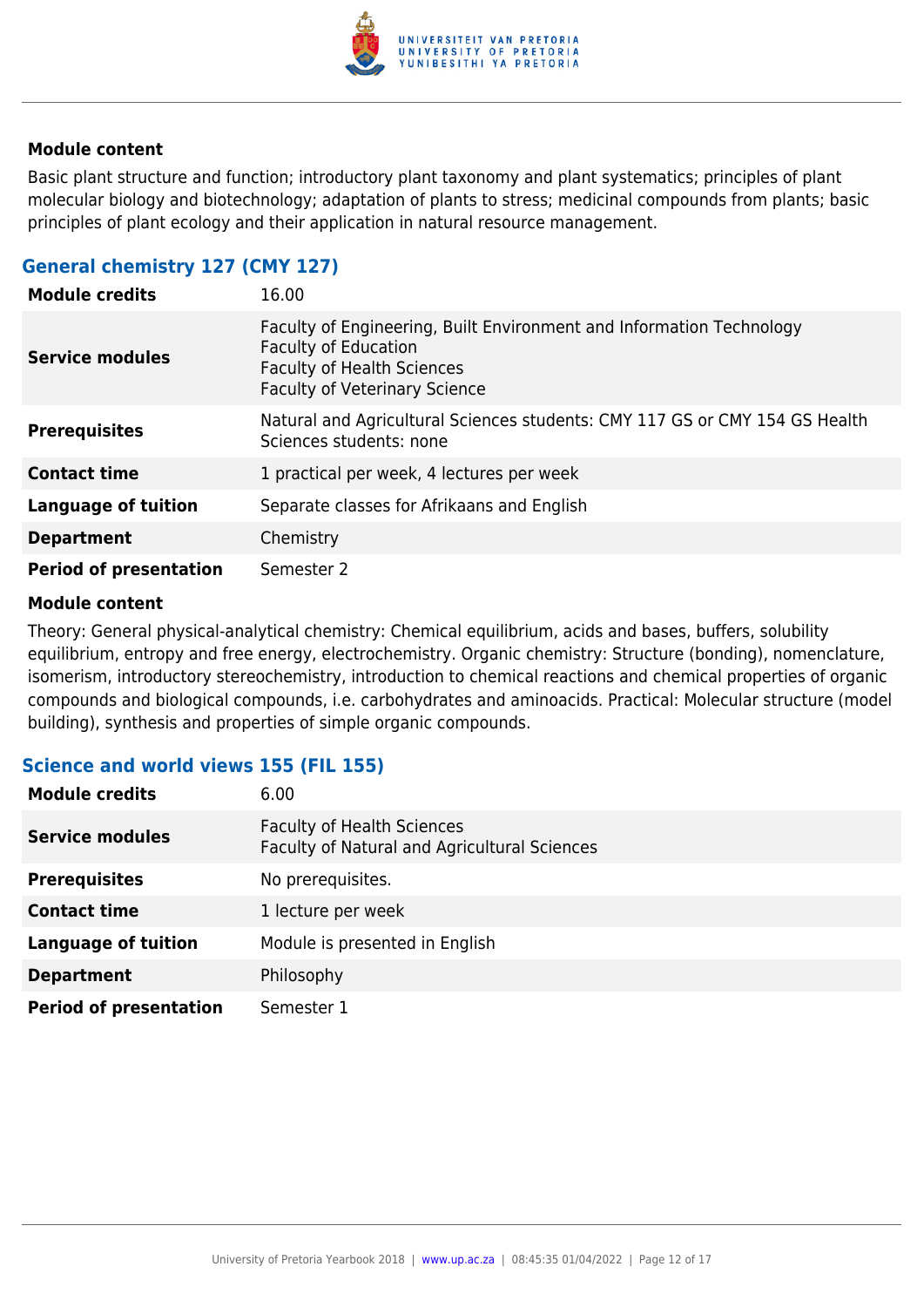

This is a broad introduction to the philosophy and history of science. Examples of themes and historical periods which are covered include: world views in ancient Greece; Socrates; Plato – the founder of Western thought; Aristotle – the foundation of a new tradition; Leonardo da Vinci; the foundation of modern science; the wonder years of the seventeenth century – the flourishing of the sciences and philosophy; the rising of mechanization; a drastic turn in man's vision – the rise of psychology; how the theory of relativity changed our view of the cosmos; quantum theory and its implications for the modern world view; the biological sciences and the secrets of life; the rise and role of psychology; the neuro-sciences; the place, role and benefit of philosophical thought in the sciences.

#### **Financial accounting 111 (FRK 111)**

| <b>Module credits</b>         | 10.00                                                                                                                                                                        |
|-------------------------------|------------------------------------------------------------------------------------------------------------------------------------------------------------------------------|
| <b>Service modules</b>        | Faculty of Engineering, Built Environment and Information Technology<br><b>Faculty of Education</b><br>Faculty of Law<br><b>Faculty of Natural and Agricultural Sciences</b> |
| <b>Prerequisites</b>          | No prerequisites.                                                                                                                                                            |
| <b>Contact time</b>           | 4 lectures per week                                                                                                                                                          |
| <b>Language of tuition</b>    | Separate classes for Afrikaans and English                                                                                                                                   |
| <b>Department</b>             | Accounting                                                                                                                                                                   |
| <b>Period of presentation</b> | Semester 1                                                                                                                                                                   |

#### **Module content**

The nature and function of accounting; the development of accounting; financial position; financial result; the recording process; processing of accounting data; treatment of VAT; elementary income statement and balance sheet; flow of documents; accounting systems; introduction to internal control and internal control measures; bank reconciliations; control accounts; adjustments; financial statements of a sole proprietorship; the accounting framework.

#### **Financial accounting 121 (FRK 121)**

| <b>Module credits</b>         | 12.00                                                                                                                                                      |
|-------------------------------|------------------------------------------------------------------------------------------------------------------------------------------------------------|
| Service modules               | Faculty of Engineering, Built Environment and Information Technology<br><b>Faculty of Education</b><br><b>Faculty of Natural and Agricultural Sciences</b> |
| <b>Prerequisites</b>          | <b>FRK 111 GS</b>                                                                                                                                          |
| <b>Contact time</b>           | 4 lectures per week                                                                                                                                        |
| <b>Language of tuition</b>    | Separate classes for Afrikaans and English                                                                                                                 |
| <b>Department</b>             | Accounting                                                                                                                                                 |
| <b>Period of presentation</b> | Semester 2                                                                                                                                                 |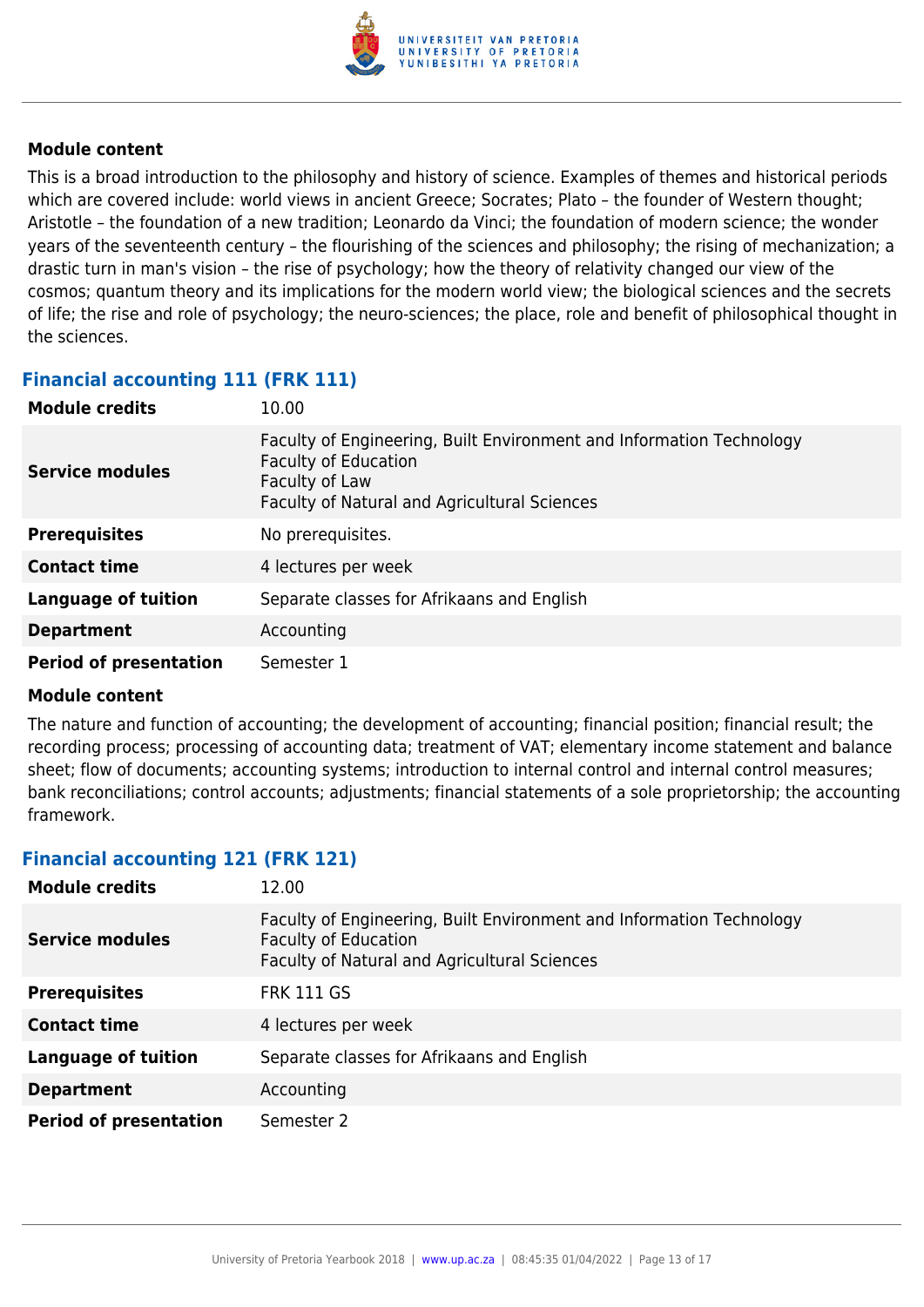

Property, plant and equipment; intangible assets; inventories; liabilities; presentation of financial statements; enterprises without profit motive; partnerships; companies; close corporations; cash flow statements; analysis and interpretation of financial statements.

#### **Physiology 110 (FSG 110)**

| <b>Module credits</b>         | 6.00                                                                         |
|-------------------------------|------------------------------------------------------------------------------|
| <b>Service modules</b>        | <b>Faculty of Humanities</b><br>Faculty of Natural and Agricultural Sciences |
| <b>Prerequisites</b>          | No prerequisites.                                                            |
| <b>Contact time</b>           | 3 lectures per week                                                          |
| <b>Language of tuition</b>    | Module is presented in English                                               |
| <b>Department</b>             | Physiology                                                                   |
| <b>Period of presentation</b> | Semester 1                                                                   |

#### **Module content**

Introduction (terminology and anatomical orientation); chemical principles; cytology and histology; neurophysiology and the senses; haematology and body fluids; cardiovascular system.

#### **Physiology 120 (FSG 120)**

| <b>Module credits</b>         | 6.00                                                                         |
|-------------------------------|------------------------------------------------------------------------------|
| <b>Service modules</b>        | <b>Faculty of Humanities</b><br>Faculty of Natural and Agricultural Sciences |
| <b>Prerequisites</b>          | <b>FSG 110</b>                                                               |
| <b>Contact time</b>           | 3 lectures per week                                                          |
| <b>Language of tuition</b>    | Module is presented in English                                               |
| <b>Department</b>             | Physiology                                                                   |
| <b>Period of presentation</b> | Semester 2                                                                   |

#### **Module content**

Respiratory system; nutrition; digestion and metabolism; kidneys and acid-base equilibrium; endocrinology; reproduction physiology and reproduction; skin and body temperatures.

#### **Introductory genetics 161 (GTS 161)**

| Faculty of Engineering, Built Environment and Information Technology<br><b>Faculty of Education</b><br><b>Service modules</b><br><b>Faculty of Veterinary Science</b><br><b>Prerequisites</b><br><b>MLB 111 GS</b><br>2 lectures per week, fortnightly practicals<br><b>Contact time</b> | <b>Module credits</b> | 8.00 |
|------------------------------------------------------------------------------------------------------------------------------------------------------------------------------------------------------------------------------------------------------------------------------------------|-----------------------|------|
|                                                                                                                                                                                                                                                                                          |                       |      |
|                                                                                                                                                                                                                                                                                          |                       |      |
|                                                                                                                                                                                                                                                                                          |                       |      |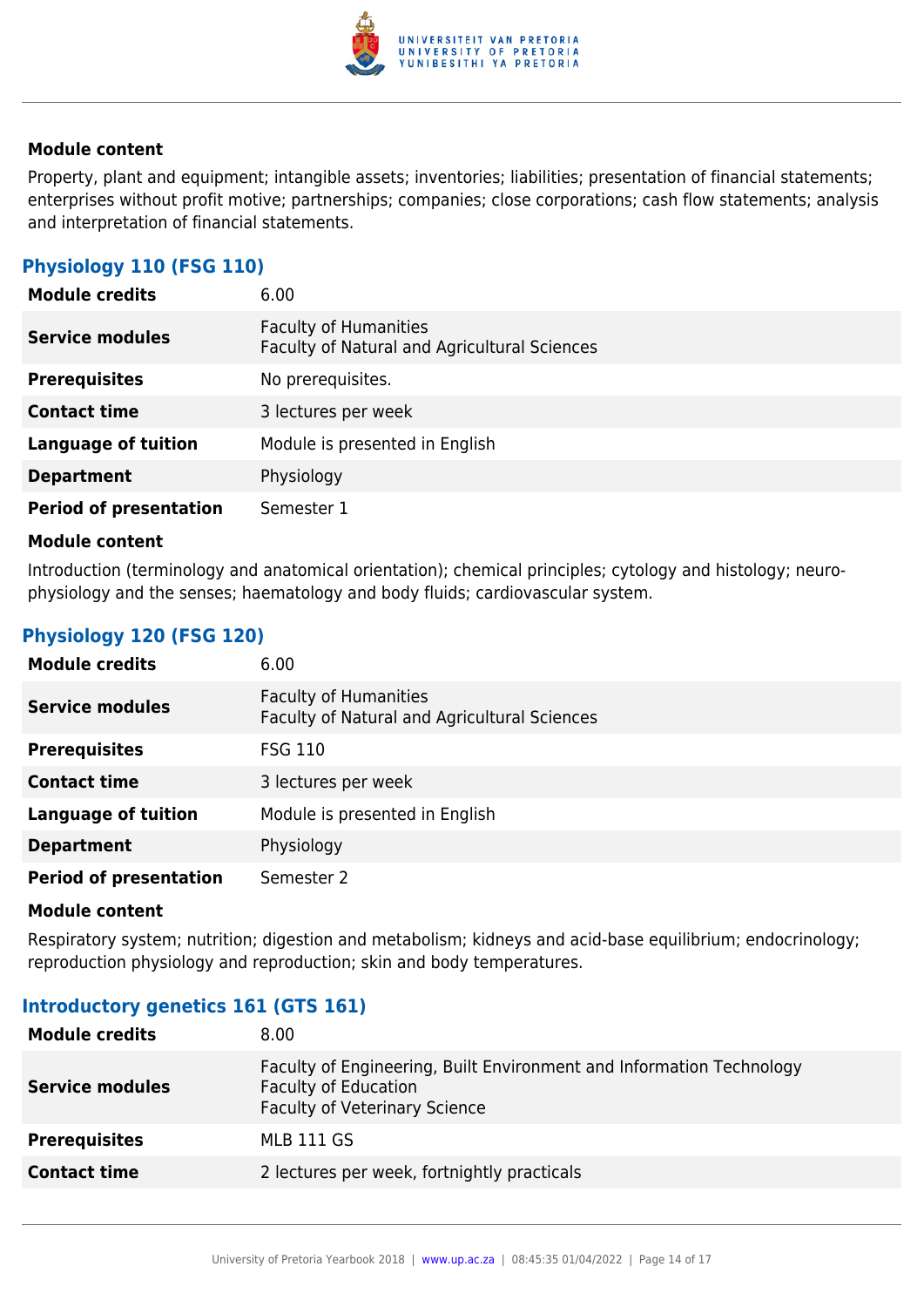

| <b>Language of tuition</b>    | Module is presented in English |
|-------------------------------|--------------------------------|
| <b>Department</b>             | Genetics                       |
| <b>Period of presentation</b> | Semester 2                     |

Chromosomes and cell division. Principles of Mendelian inheritance: locus and alleles, dominance interactions and epistasis. Probability studies. Sex determination and sex linked traits. Pedigree analysis. Extranuclear inheritance. Genetic linkage and chromosome mapping. Chromosome variation.

#### **Introduction to microbiology 161 (MBY 161)**

| <b>Module credits</b>         | 8.00                                                                 |
|-------------------------------|----------------------------------------------------------------------|
| <b>Service modules</b>        | Faculty of Engineering, Built Environment and Information Technology |
| <b>Prerequisites</b>          | <b>MLB 111 GS</b>                                                    |
| <b>Contact time</b>           | 1 practical per week, 2 lectures per week                            |
| <b>Language of tuition</b>    | Module is presented in English                                       |
| <b>Department</b>             | Microbiology and Plant Pathology                                     |
| <b>Period of presentation</b> | Semester 2                                                           |

#### **Module content**

The module will introduce the student to the field of Microbiology. Basic Microbiological aspects that will be covered include introduction into the diversity of the microbial world (bacteria, archaea, eukaryotic microorganisms and viruses), basic principles of cell structure and function, microbial nutrition and microbial growth and growth control. Applications in Microbiology will be illustrated by specific examples i.e. bioremediation, animal-microbial symbiosis, plant-microbial symbiosis and the use of microorganisms in industrial microbiology. Wastewater treatment, microbial diseases and food will be introduced using specific examples.

#### **Psychology 110 (SLK 110)**

| <b>Module credits</b>         | 12.00                                                                                                                                                                                    |
|-------------------------------|------------------------------------------------------------------------------------------------------------------------------------------------------------------------------------------|
| <b>Service modules</b>        | Faculty of Engineering, Built Environment and Information Technology<br><b>Faculty of Education</b><br><b>Faculty of Health Sciences</b><br>Faculty of Natural and Agricultural Sciences |
| <b>Prerequisites</b>          | No prerequisites.                                                                                                                                                                        |
| <b>Contact time</b>           | 2 discussion classes per week, 2 lectures per week                                                                                                                                       |
| <b>Language of tuition</b>    | Separate classes for Afrikaans and English                                                                                                                                               |
| <b>Department</b>             | Psychology                                                                                                                                                                               |
| <b>Period of presentation</b> | Semester 1                                                                                                                                                                               |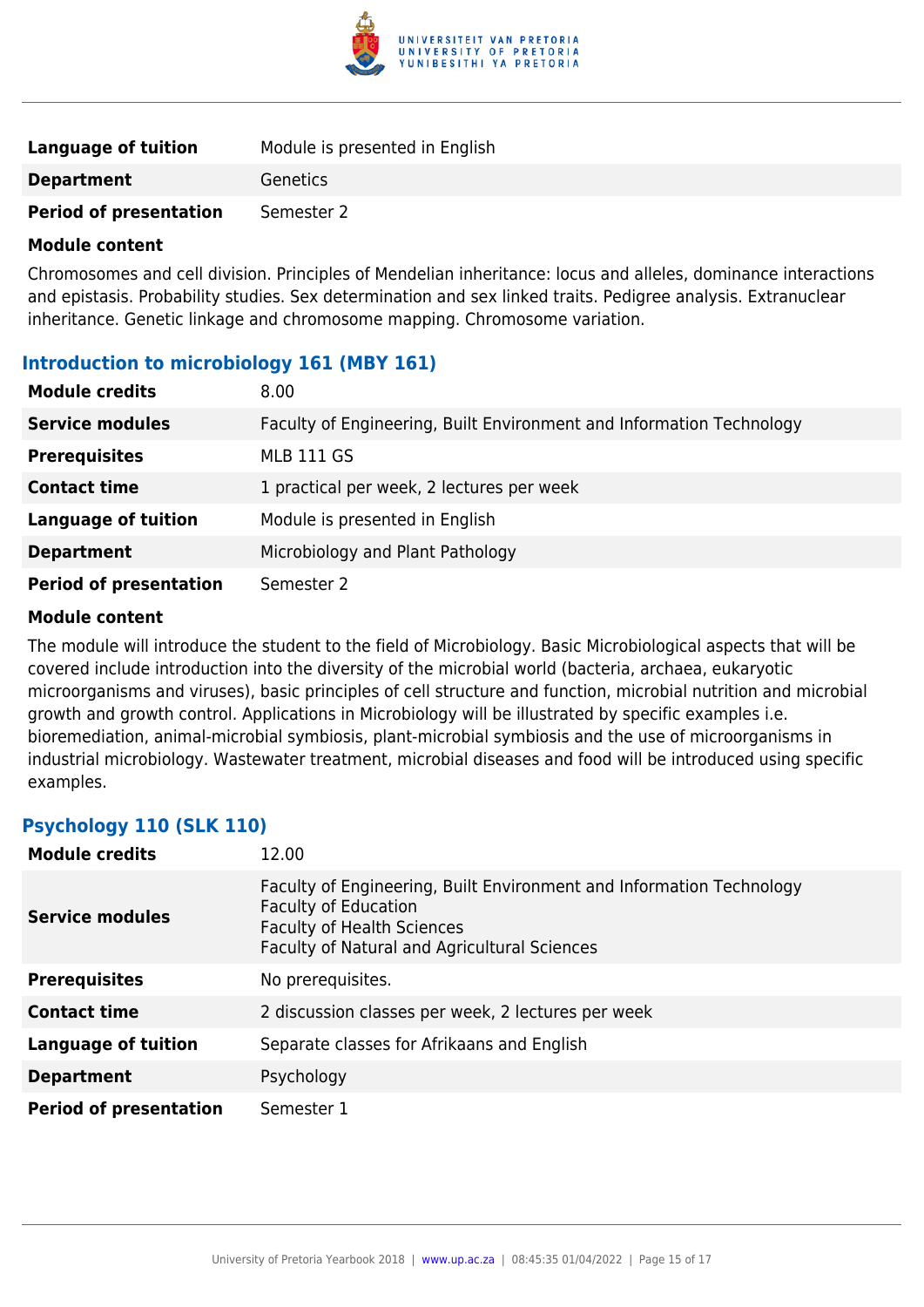

This module is a general orientation to Psychology. An introduction is given to various theoretical approaches in Psychology, and the development of Psychology as a science is discussed. Selected themes from everyday life are explored and integrated with psychological principles. This module focuses on major personality theories. An introduction is given to various paradigmatic approaches in Psychology.

#### **Psychology 120 (SLK 120)**

| <b>Module credits</b>         | 12.00                                                                                                                                                                                    |
|-------------------------------|------------------------------------------------------------------------------------------------------------------------------------------------------------------------------------------|
| <b>Service modules</b>        | Faculty of Engineering, Built Environment and Information Technology<br><b>Faculty of Education</b><br><b>Faculty of Health Sciences</b><br>Faculty of Natural and Agricultural Sciences |
| <b>Prerequisites</b>          | No prerequisites.                                                                                                                                                                        |
| <b>Contact time</b>           | 2 discussion classes per week, 2 lectures per week                                                                                                                                       |
| <b>Language of tuition</b>    | Separate classes for Afrikaans and English                                                                                                                                               |
| <b>Department</b>             | Psychology                                                                                                                                                                               |
| <b>Period of presentation</b> | Semester 2                                                                                                                                                                               |

#### **Module content**

This module introduces the student to a basic knowledge and understanding of the biological basis of human behaviour. The module addresses the key concepts and terminology related to the biological subsystem, the rules and principles guiding biological psychology, and identification of the interrelatedness of different biological systems and subsystems. In this module various cognitive processes are studied, including perception, memory, thinking, intelligence and creativity. Illustrations are given of various thinking processes, such as problem solving, critical, analytic and integrative thinking.

#### **Basic food preparation 121 (VDS 121)**

| <b>Module credits</b>         | 6.00                                        |
|-------------------------------|---------------------------------------------|
| <b>Service modules</b>        | <b>Faculty of Health Sciences</b>           |
| <b>Prerequisites</b>          | VDS 111                                     |
| <b>Contact time</b>           | 1 lecture per week, 1 practical per week    |
| <b>Language of tuition</b>    | Afrikaans and English are used in one class |
| <b>Department</b>             | <b>Consumer Science</b>                     |
| <b>Period of presentation</b> | Semester 2                                  |

#### **Module content**

Module 1: Principles and practices of food preparation and cooking techniques. Mise en place, weighing and measurement techniques, equipment and terminology as applied in food preparation. Basic food quality control. Module 2: Food preparation basics of the following: starches and cereals